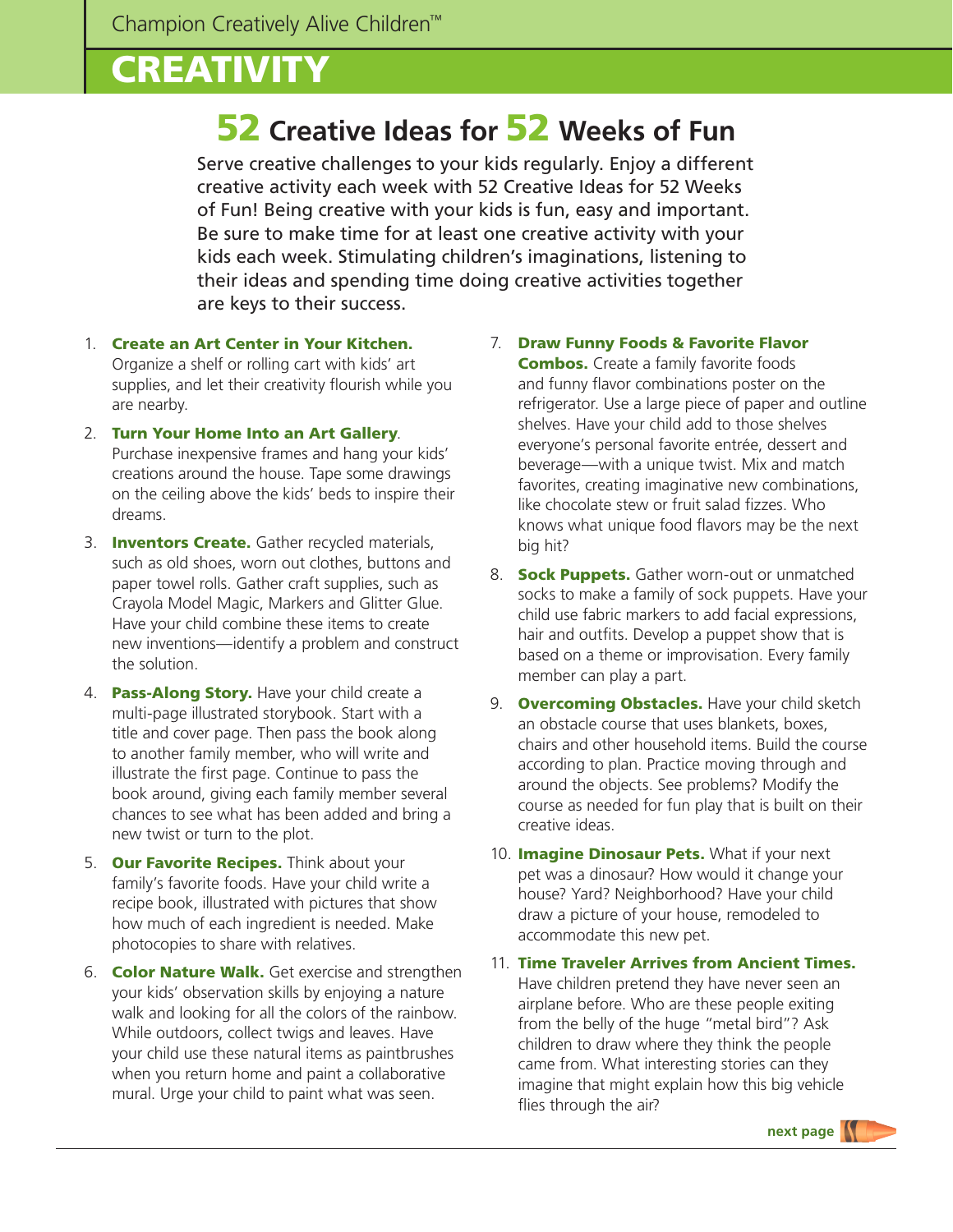## 12. Saturday Nights . . . BTV (Before

**Television).** Yes, believe it or not, there was a time when families did not sit in front of a television set or DVD player to be entertained. Ask your child to interview elderly friends or relatives who may remember these times. Have them draw what they envision as a fun Saturday night family activity that may have been common before televisions were invented.

- 13. New Super-Healthy, Best-Tasting Breakfast. Have your child imagine they are responsible for inventing a new breakfast food that is highly nutritious, fast to fix, and most importantly kids' favorite. What would this new food be made of? What would it be named? Create an advertisement that will show other kids how good it is.
- 14. Harvest Hunt. Have your child use crayons or markers to draw and cut out fruits and vegetables. Then have them hide the cutouts around the house. Challenge friends and family to go on a treasure hunt, harvesting these foods. Bring back what was collected and ask your child to imagine new recipe inventions that combine some of these tasty treats. Pick one of the new recipes and make it with real fruits and vegetables.
- 15. Funny Framed Faces. Insert a family member's photo or a photocopy of the photo into a plastic picture frame. Have your child use Crayola Window Markers to draw on the front of the frame, embellishing the photo. They can add wild hair, funny features or any embellishments to the picture. When finished, remove the picture and wipe off the front of frame.
- 16. **Imaginary Vehicle.** Find a large recycled large box, such as an appliance box. Ask your child to decorate it to look like a fantastic new vehicle that can travel in magical ways. Perhaps it is a boat that flies or a rooftop hopper that enables people to hop from one rooftop to another. Have your child design the vehicle and then go on an imaginary adventure using it.
- 17. **Backyard Talent Show.** Discover the hidden performance talents of your friends and family. Ask your child to draw a program inviting guests to the evening event and to decorate costumes fitting the performers' roles. Enjoy an evening filled with magic tricks, music and dance.
- 18. Wrapping Special Wishes. Forget about the presents we buy each other. The best gifts we can give family members and close friends are those special wishes we have for them. Have your child draw or write special wishes for a Wish Exchange. Tuck them in a box and create personalized wrapping paper that hints at the kind thoughts inside. Share these treasures.
- 19. **Stars Come to Our Restaurant.** Have your child imagine your kitchen is transformed into a fancy restaurant. What is the name and cuisine? Ask your child to draw menus, help prepare and then serve the meal. Pretend you are famous guests. Who would you like to be … a movie star, celebrity musician or historical hero?
- 20. That's Our Song. With your child, pick a favorite song and customize the lyrics to insert family members' names or tell a personalized tale with that tune. Write and illustrate your new version to make sure you remember the words the next time you try to sing it.
- 21. Our Money. Create your own family currency. What do your dollars look like? Ask your child to make some money and create a playful way to buy and pay for special services. For example, how much family fun money would Dad pay for kids to bring the newspaper into the house? How much would the kids pay to pick out a movie to watch? Teach math and budgeting skills with a special creative flair.
- 22. **Dream Car.** Have your child design a new car that fits your family's wildest dreams. Love the beach? Then design a car that surfs the waves. Always in a hurry? How could your new car fly? Worried about gas prices? Design a car run on alternative fuels. Use Model Magic to show the new shape and functions of this special auto.
- 23. Perfect Planet. Pretend that scientists just discovered a new planet in a far-away galaxy. They call it the "Perfect Planet" since life on the planet is ideal. Ask your child what they imagine when they think of this new place. What would it look like? What planets and animals would there be? How would they get along? What would make this planet so unique?

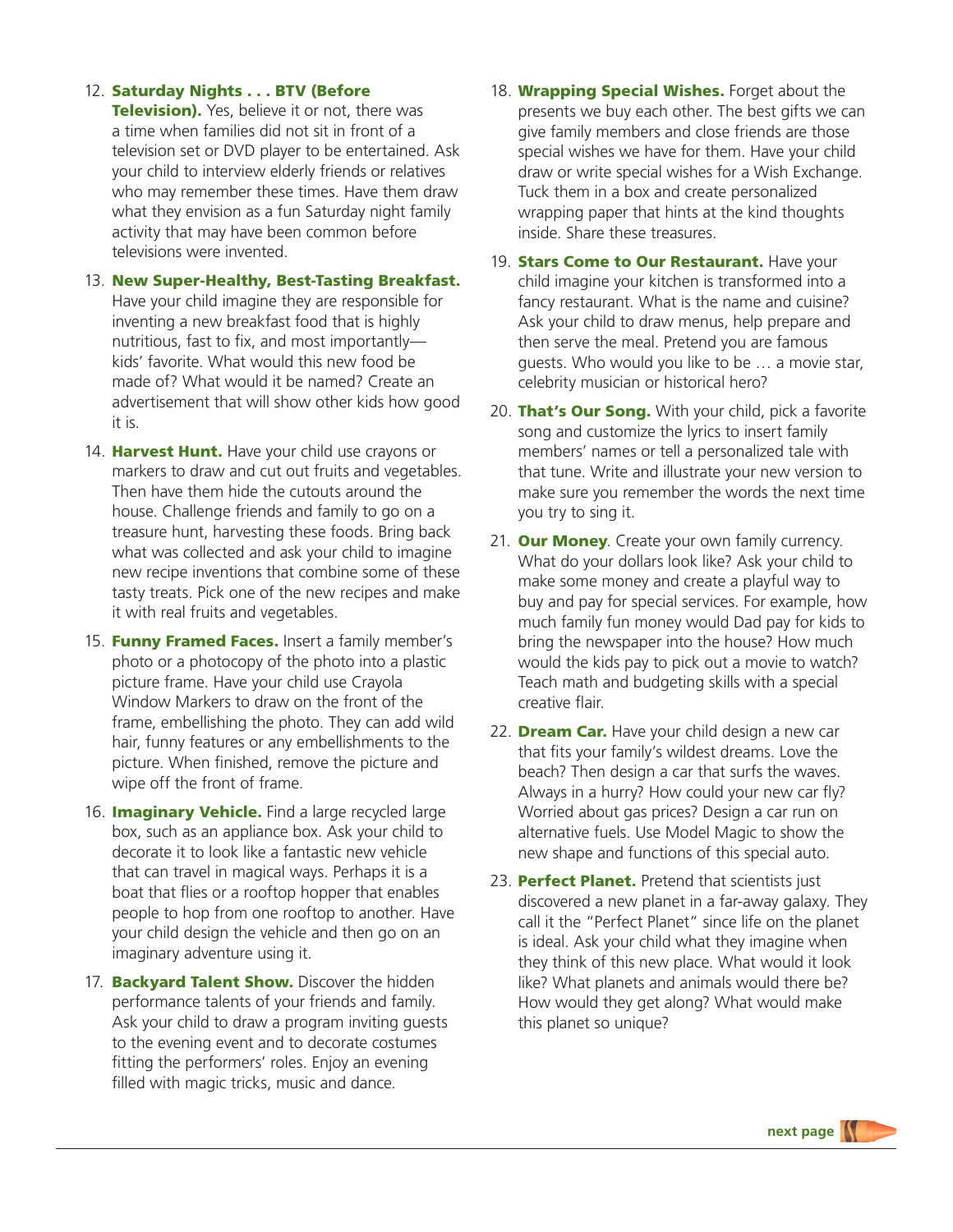- 24. **Comic Strip Hero.** Have your child pretend they are the new super hero in a comic strip. Ask them to draw themselves and create a unique costume. What are they known for? Who helps them? Who do they triumph over? Have children draw a few comic strips that show their special powers and the problems they solve.
- 25. **Curious Creatures.** Ask your child to take an imaginary adventure exploring some unknown part of our planet. To their surprise they discover a creature that is unlike anything seen before. What does it look like? What does it eat? How does it move? What is it called? Use Model Magic to show what the creature looks like. Have your child write and illustrate a newspaper article announcing the new discovery.
- 26. The Other Side. Sometimes a simple change in direction gives a whole new look. Have your child experiment drawing using the hand they don't usually use. Suggest they draw a new type of furniture or an animal. Then have them switch to their dominant hand and add embellishments to finish the picture. Ask them how starting with the "other side" gave them a different beginning.
- 27. You Are What You Eat. Every child has at least one or two favorite foods. Tell them to draw a person made up of their favorite foods. Perhaps one has pasta hair and donut eyes. Would the arms be ice cream cones or chicken drumsticks? How would his/her self-portrait be different if only healthy foods were included?
- 28. Mona Lisa's Smile. Find a picture of the Mona Lisa for your child to examine. What could she be feeling? Then let them paint a portrait of a family member or close friend capturing the feelings they think the person shows.
- 29. Pets in Charge. Set up this scenario: What if pets ruled everything? Imagine if dogs ran the schools and cats ran the grocery stores. What pet would be president? What if humans' jobs were all focused on serving the pets that were in charge? Then have them draw this scene from their imagination.
- 30. Up, Up and Away. Have your child imagine they are traveling high in the sky with a hot air balloon. Ask them what they see when looking down. Have them draw the neighborhood from a

bird's-eye view. What different types of landforms and waterways do they see? How do rooftops, swimming pools, cars and people look different from this point of view?

- 31. Color Changes. Have your child imagine everything turned a shade of their favorite color. Does he love lavender? Is she partial to periwinkle? They can paint a landscape where everything is a shade of their favorite color. Or what if the colors all switched around and greens turned red and yellows turned blue? Ask them to paint a scene where all the colors switch.
- 32 **Combo Creatures.** If kids could combine different animals into one with lots of mixed-up features, what would they create? Would they combine an elephant's trunk, a skunk's stripe, a monkey's tail and a duck's webbed feet? What might this animal be able to do that it couldn't do before? Have your child pick an animal and add a variety of other features. Give their combo creature a new name and then they can create an advertisement explaining why this new creature has benefits the original animal didn't have.
- 33. Come Along to a Deserted Island. If your child was stranded on a deserted island, but could plan for it, what would he or she pack? Who would they invite? When would they decide to come back? Have them draw a scene of their time away, enjoying this special trip away from everyday routines.
- 34. **Shadow Pals.** Go outside with your child on a sunny day and reacquaint yourselves with your shadows. Stretch and see how your shadows imitate you. What if your shadows became your personal pals and could see, hear, taste and smell? Use Crayola Color Explosion to draw your shadows experiencing new adventures with you.
- 35. Follow an Ant. On a warm day, go on a walk with your child and find an ant outdoors. Follow this tiny creature for a while until it enters a space you can't peek into. Then ask your child to imagine how the world looks to that ant. What would our shoes look like to the ant, as it scurries away? What does a big juicy watermelon look like to an ant that is so tiny? Have them draw a scene from that ant's point of view.

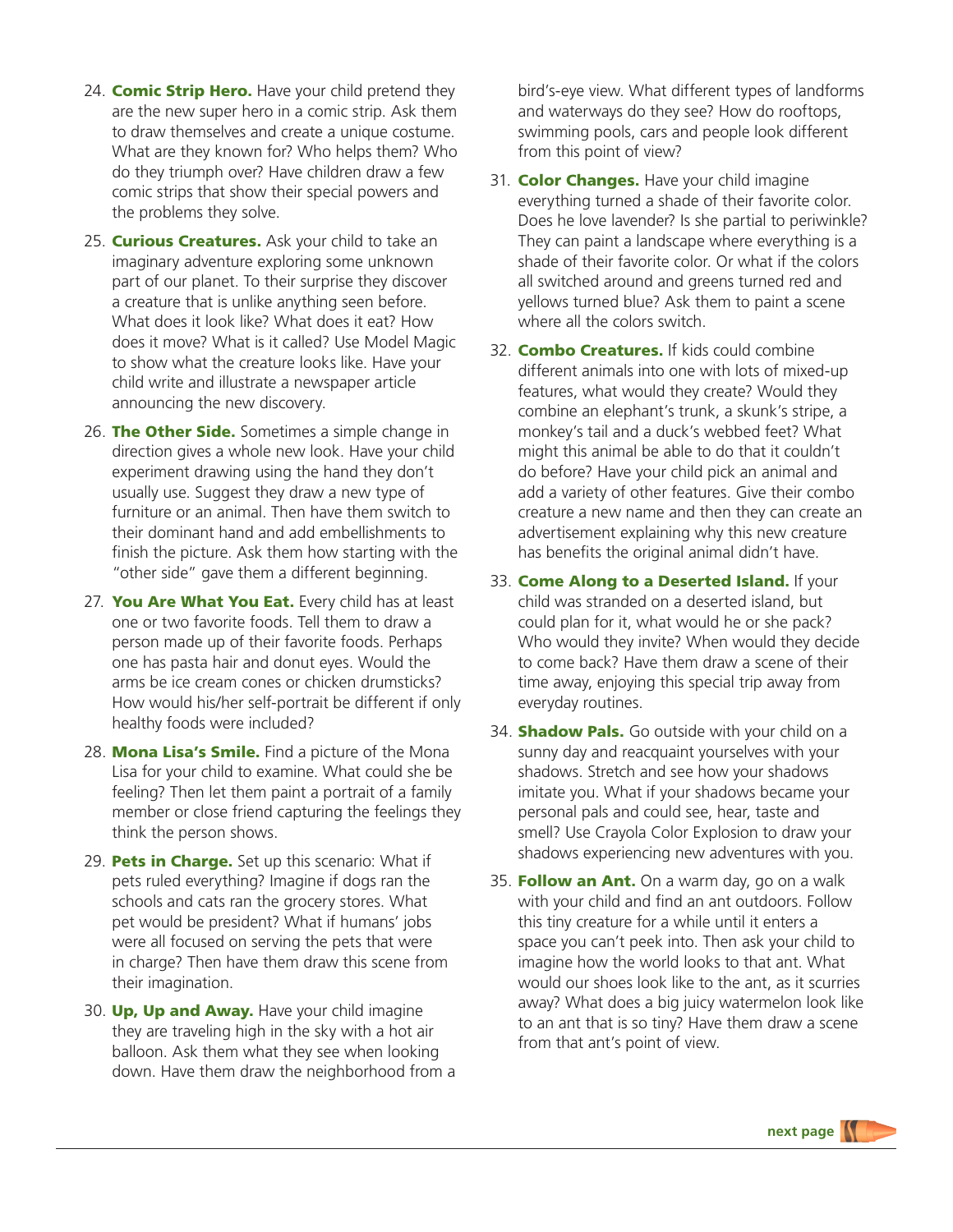- 36. Choose Wheels. What if your child had more choices at the shoe store? Do they want a pair of shoes with customized wheels, or with special powers, so they could walk on water or through the air? What if the new pair of shoes' special powers changed based on their needs? If your child is in a hurry, do they want shoes that can sprout wings and fly? Can your child reach the top shelf? Try the elevator shoes that make them taller. Your child can now draw a picture of people wearing the new design.
- 37. Create a New Holiday. Everyone loves holidays—special times to celebrate an event or tradition, enjoy special foods, and gather with family and friends. What if your family could celebrate a new holiday that your child invents? Let your child plan the celebration. What is the theme and name of the holiday? Create decorations. Plan the food. What new traditions would be part of this holiday? Would you repeat this holiday annually? Who would be invited to this celebration? Enjoy!
- 38. Wake Up and Smile! If your child could invent a new way to wake people up—to help those who aren't early risers or who are grumpy in the morning—what would it be? Remember happy places or special days that your family enjoys. How can those ideas, sounds or pictures help people wake up happily?
- 39. Perfect Playground. Have your kid design the playground of his/her dreams. What equipment would it have? How would it be different from other playgrounds? They can draw the area and use Model Magic to make miniature rides, benches, tree houses and other playground items.
- 40. **If Pigs Could Fly.** What if pigs everywhere sprouted wings and learned how to fly? Your child could create a Model Magic pig with wings and write a story about the bizarre flight the pig experiences. Watch out birds and airplanes, there is a new creature taking to the sky. Kids can imagine what farmers have to do to keep their livestock on the farm. What if a pig landed on a rooftop for a rest?
- 41. **Aliens Visit the Grocery Store.** Give them the scenario that aliens from outer space just landed on Earth and found themselves in the middle of a grocery store. They can then draw the scene. What would the aliens think? Might they mistake

grocery shelves as new gardens where we grow food? Would they wonder how we open the canned goods? What questions would they ask and what funny thoughts might they think if this was their first introduction to planet Earth?

- 42. **Drawing to the Music.** Use crayons or markers and a big piece of plain paper. Turn on music that has various styles and beats. Try some classical, jazz, rumba and salsa. Move your arms to the music while drawing. How do the lines and patterns look different, based on the musical inspiration?
- 43. **Sitting Pretty.** Find an old wooden or metal chair that is ready to be recycled. Allow your child give it new life with a new coat of paint and a lively pattern following a favorite theme—with flowers, polka dots, or stripes or with names in fancy letters. Use acrylic paint (which is permanent when dry) or, if younger children are involved, let them use a washable paint that you can then coat with a clear sealant.
- 44. **Spies "R" Us.** Get your child to create a mystery mission that involves secrets and spies. If kids had to save grownups from getting too serious or working too hard, what could they do? They can pretend they are secret agents working on a special mission. Even develop codes for written messages. Challenge them to know how and when the mission is accomplished.
- 45. Our Family Magazine. Create your own family magazine. Let your child assign someone to draw the illustrations and take pictures. Someone should design the cover and layout of the pages. They can have someone else conduct interviews and write articles. What topics would the family magazine cover? Perhaps news about the family's favorite outings or movie reviews. They could include recipes or snack tips. How about some family history or personality reviews? Would there be advertisements in this magazine? If so, what might they want the family to advertise? Does someone baby-sit or run a dog walking business? Let them control the production of this magazine. How many copies would they need? Would relatives, family friends or neighbors want a copy of the completed publication? If so, help them photocopy or use the computer printer to create multiple copies.